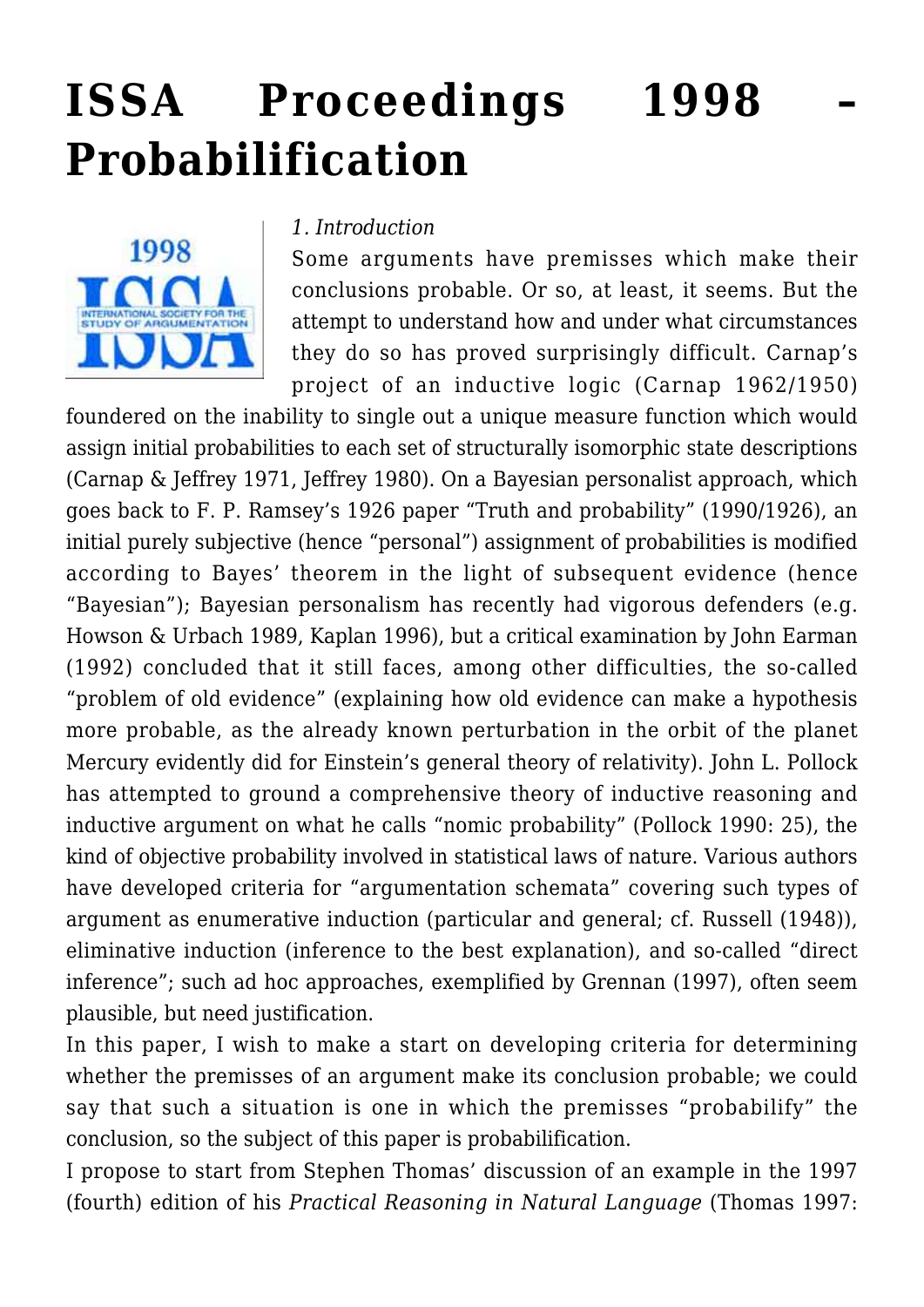130-131). In his discussion, Thomas maintains a position adopted in print 13 years earlier (Thomas 1984: 32), even though a subsequently published paper (Nolt 1985: 56) rejected that position. It will turn out that, in this dispute, Nolt is correct and Thomas is mistaken. The textbook discussion makes clear, in a way that the earlier paper did not, why Thomas made his mistake. His reason is a seductive one, and exposing its inadequacy has, I shall maintain, some negative lessons for the evaluation of enumerative induction and, more generally, of inferences from confirmatory evidence to the probable truth of any hypothesis under investigation.

### *2. Thomas' discussion*

Thomas discusses the strength of support given to the conclusion of the following invented argument by its premisses:

1. The fifty marbles in this bag were thoroughly stirred and mixed before sampling.

The first forty-eight marbles examined, each chosen at random, were all clear glass.

Therefore, the remaining two marbles are both clear glass (Thomas 1997: 130).

In its surface form, this argument projects a property of all examined members of a class to two unexamined members of that class. But, since the two marbles in the bag are the only unexamined members of the class, the argument by implication projects the property of being clear glass to all members of the class. Thus, although in its external form it is an example of what is commonly called "particular enumerative induction", its logic is that of what is usually called "universal enumerative induction" (Russell 1948).

Thomas writes the following about his example: "The large proportion of marbles examined and the fact that the marbles were thoroughly stirred before sampling and were chosen at random, all contribute to the strength of this reasoning. Yet the reasons do not make the truth of the conclusion totally certain. It remains possible that one (or even both) of the two marbles still in the bag is not made of clear glass. Although we can imagine that the reasons are true while the conclusion is false, this situation is unlikely. Consequently, the step from these reasons to the conclusion is rated as *strong* [emphasis in original – DH]. Unlikely as it may be, the logical possibility that a remaining marble is not clear glass (despite the fact that the first 48 drawn at random were clear glass) makes this step of reasoning less than 100 per cent certain, the highest possible degree of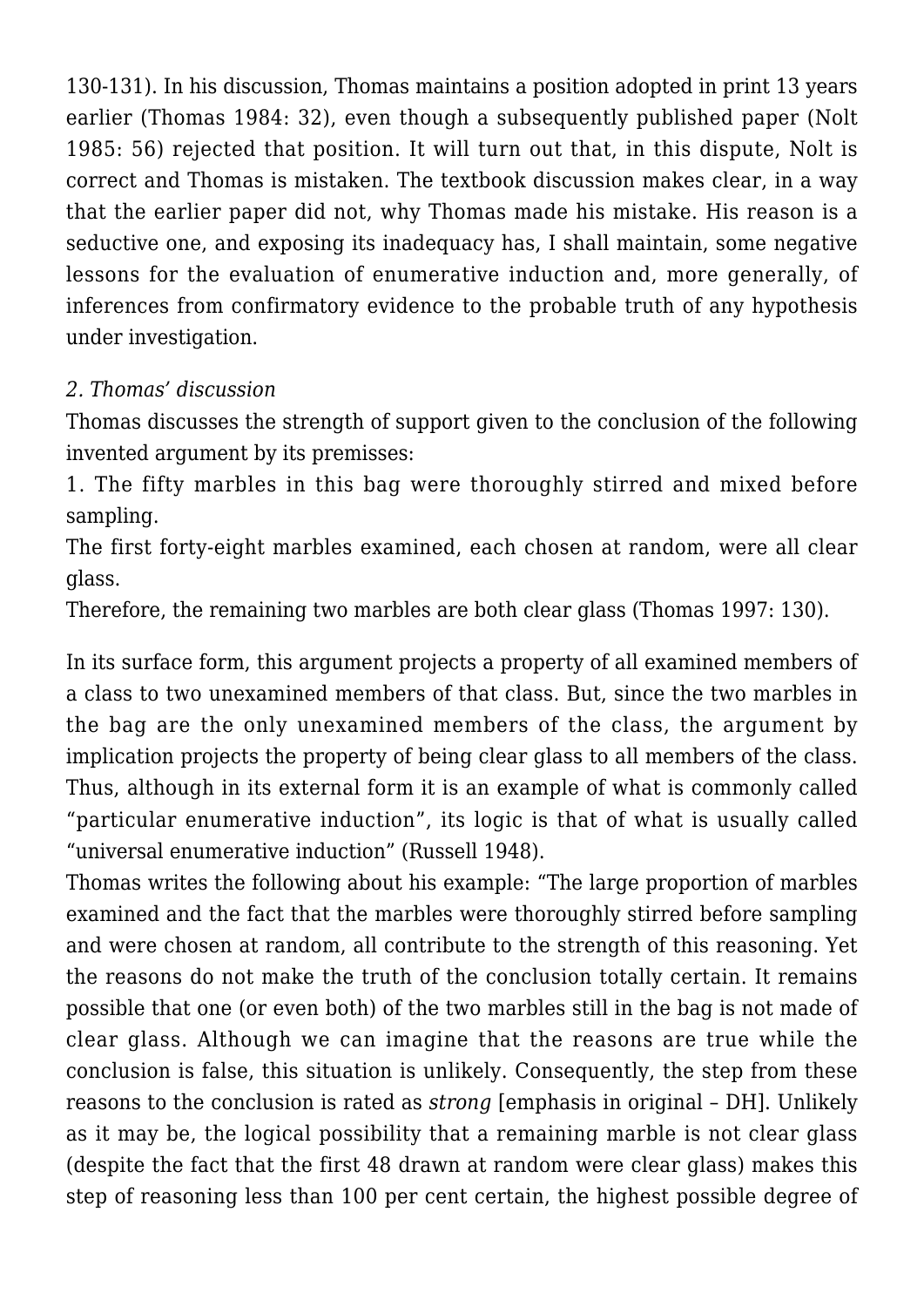strength." (Thomas, 1997: 131)

In calling the step from the reasons to the conclusion strong, Thomas is claiming that the reasons if true make the conclusion highly probable, though not certain. As he puts it: "A practical measure of a *strong* [emphasis in original – DH] degree of support is that the reasons be related to the conclusion in such a way that the truth of the reasons, if they were true, would establish the truth of the conclusion with a degree of certainty strong enough to count on it with confidence for all realistic purposes." (Thomas 1997: 130)

In the earlier exchange in *Informal Logic*, Thomas maintained that the probability of the conclusion in a similar example was "well in excess of 80%," but did not explain how he arrived at such a quantitative estimate (1984:32) (In the earlier example, the premiss was that 49 of 50 marbles in an urn had been examined and found to be blue; the conclusion was that the 50th marble will also be blue.) Nolt replied that "in fact there is no way to calculate such a probability from the information Thomas gives… We can, without violating any mathematical law, assign that proposition [that the next marble to be selected from the urn is blue–DH] any probability we like." (1985: 56) Perhaps because Nolt gave no argument for his counter-claim, Thomas obviously remained unconvinced.

### *3. The mistake*

Thomas appeals to its being unlikely "that the reasons are true while the conclusion is false" (1997:131). In other words, he regards as unlikely the following situation: 48 marbles selected at random without replacement from this jar containing 50 marbles are clear glass, while one or both of the non-selected marbles is not clear glass. Now we might estimate the value of this probability as follows. If the bag contains 49 clear marbles, this probability is 2/50, or .04.**[i]** If the bag contains 48 clear marbles, this probability is 1/1225, or .00082.**[ii]** If we are given only that the bag contains either 48 or 49 clear marbles, then the probability is somewhere between these two values, depending on what relative likelihood we assign to the two possibilities.

Since the probability of a set of mutually exclusive and jointly exhaustive events sums to 1, then by subtraction the probability of the remaining two marbles being clear glass is .96 in the one case and .99918 in the other, or some value in between if we do not know which of the two cases obtains. We might then be inclined to take one of these values, or the range between them, as the likelihood that the conclusion of our argument is true, given that the reasons are true. But this would be a mistake. For the argument corresponding to the probability of .96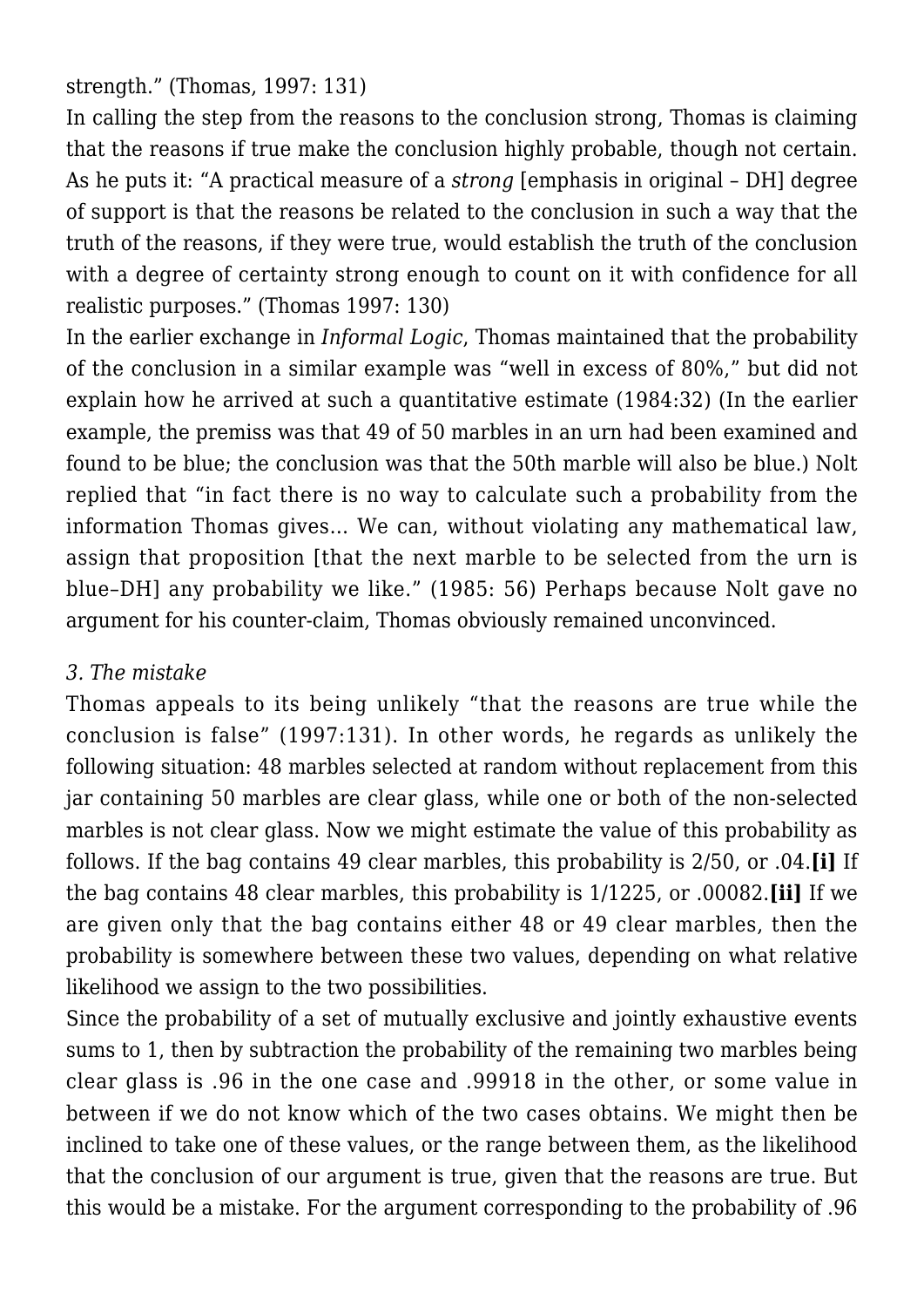(or .99918, or the range between) is the following argument:

2. The fifty marbles in this bag, of which 49 (or 48, or either 48 or 49) were clear glass and the remaining one was not (or two were not), were thoroughly stirred and mixed before sampling. The first forty-eight marbles, each chosen at random, were examined. Therefore, the remaining two marbles are both clear glass.

Although verbally very similar, that is logically a very different argument from (1), the argument whose inference we are evaluating, since it includes in the premiss the assumption that one of the original 50 marbles is not made of clear glass (or two are not) and it does not include the information that the 48 examined marbles are made of clear glass; indeed, this original premiss is incompatible with the combination of the new argument's premiss and its conclusion. What has gone wrong? In construing as we did the likelihood that the reasons are true while the conclusion is false, we have treated the problem as one of estimating the probability of a given outcome of a not yet completed stochastic (indeterministic) process. But our problem does not involve any such stochastic processes.

We are supposing that the 48 marbles have already been selected, and that they are all clear glass. There is no indeterminacy about their colour, or about the colour of the remaining marbles in the bag. So the probability we are interested in is not a probability in any frequency sense, but an epistemic probability: the degree of confidence in the truth of the conclusion which the truth of the premisses would give to a rational person.

Further, we have confused a conditional probability with the probability of a conjunction. Specifically, we have confused the probability that the conclusion is false, *given that* the premiss is true, with the probability that the conclusion is false *while* the premiss is true, where this "while" is construed as a conjunction. Given the standard constraints imposed on a probability function by the Kolmogorov axioms**[iii]**, we can equate the probability that an argument's conclusion is true, given that its premisses are true, with 1 minus the probability that the conclusion is false, given that its premisses are true.  $(p(C|P) = 1 - p(not)$ C|P).)**[iv]** But in general we cannot equate the probability that the conclusion is false, given that its premisses are true, with the probability that the conclusion is false while its premisses are true. (In general,  $p(\text{not } C|P)$  –  $p(\text{not } C \& P)$ ).

The possibility of such a confusion shows that there is a danger of misapplying Thomas' general test for assessing the degree of support given to a conclusion by its premisses. Since this general test has been incorporated into other textbooks (e.g. Pinto & Blair 1993; Pinto, Blair & Parr 1993), it is worth noting the need for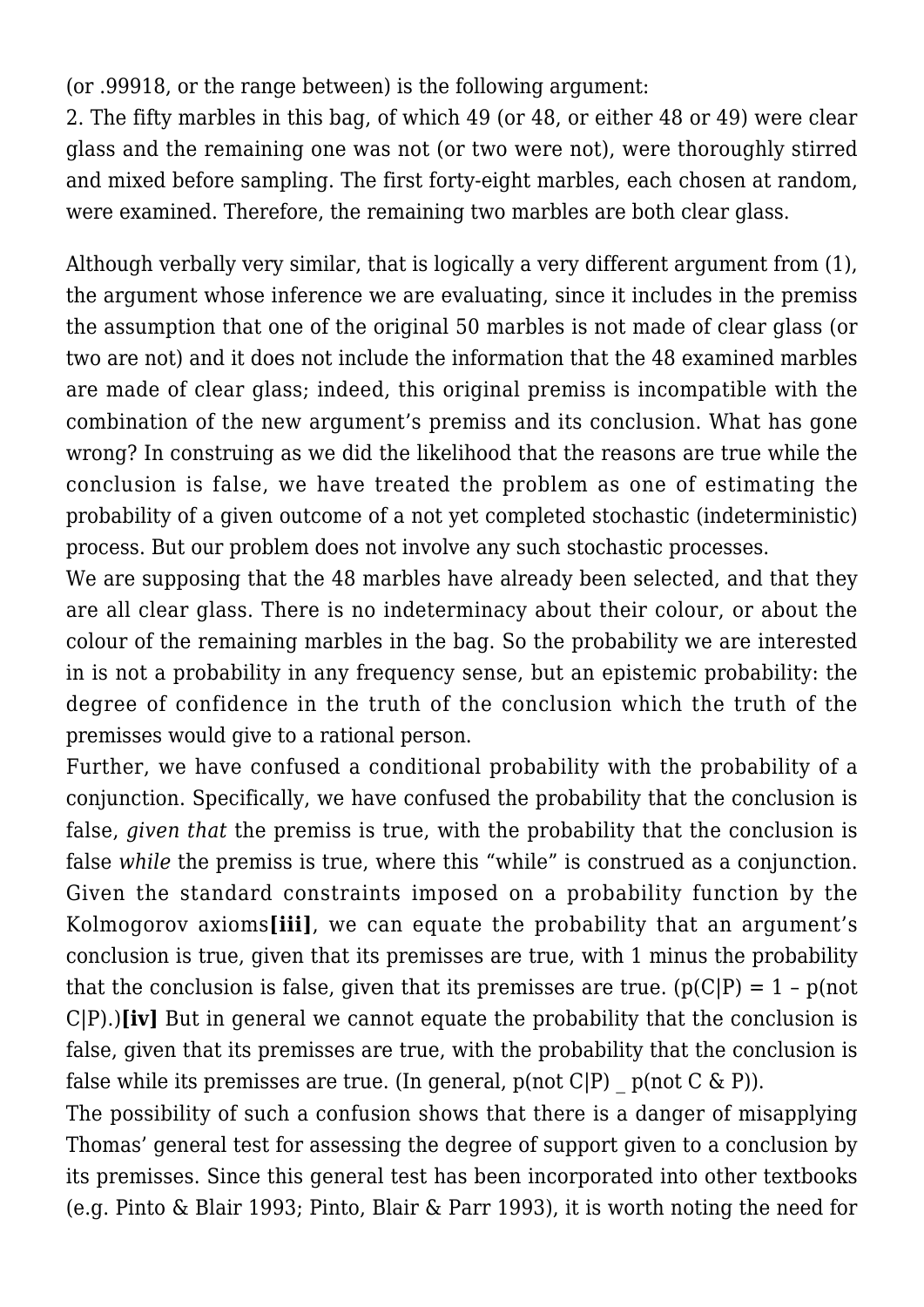care in how it is stated. Thomas proposes (1997: 135-136) the following procedure for estimating degree of support.

First, ask whether, supposing the reasons are true, there is any way in which the conclusion nevertheless could be false.

Second, if there are such ways, estimate how likely it is that the most likely of these ways is true; if there are no such ways, the argument is deductively valid.

Third, assess the degree of support of the conclusion by the reasons as the complement of this estimate: strong if the most likely counterexampling way is highly unlikely, moderate if it is unlikely but not highly unlikely, weak if it is only somewhat unlikely, nil if it is at least as likely as not. Care needs to be taken in applying the first of these three steps. One is not looking for a way in which the reasons are true *and* the conclusion false. One is looking for a way in which, *given* that the reasons are true, the conclusion is nevertheless false. The difference is subtle but, as the above discussion indicates, important.

#### *4. Some calculations of epistemic probability*

We must try, then, to calculate an epistemic conditional probability. It is important to notice that the estimation of such a probability depends not only on the information stated in the premisses, but on other background information at our disposal. For example, we assume that the number of marbles in a bag changes only by removing or adding marbles to the bag; contrast the number of drops of water in a glass, or the number of rabbits in a cage, or the number of mothballs in an open jar. We assume that no marbles left or entered the bag after it had 50 marbles in it, except for the 48 which were examined; in particular, we assume, although the argument does not explicitly say so, that none of the 48 marbles were put back in the bag. We also assume that marbles do not spontaneously change colour on their own; contrast chameleons or mood rings. We cannot ignore this information, since no calculation is possible without making some such assumptions. Such background information plays an even bigger role in more complex real cases. The need to take it into account in estimating the degree of probabilistic support of a hypothesis by evidence is Carnap's so-called "total evidence requirement" (Carnap 1962/1950: 211-213; cf. Pollock 1990: 133).

We can get some idea of the range of probabilistic support in our example by considering some assumptions which might form part of our additional background information in a real-life situation. I shall consider in turn three cases.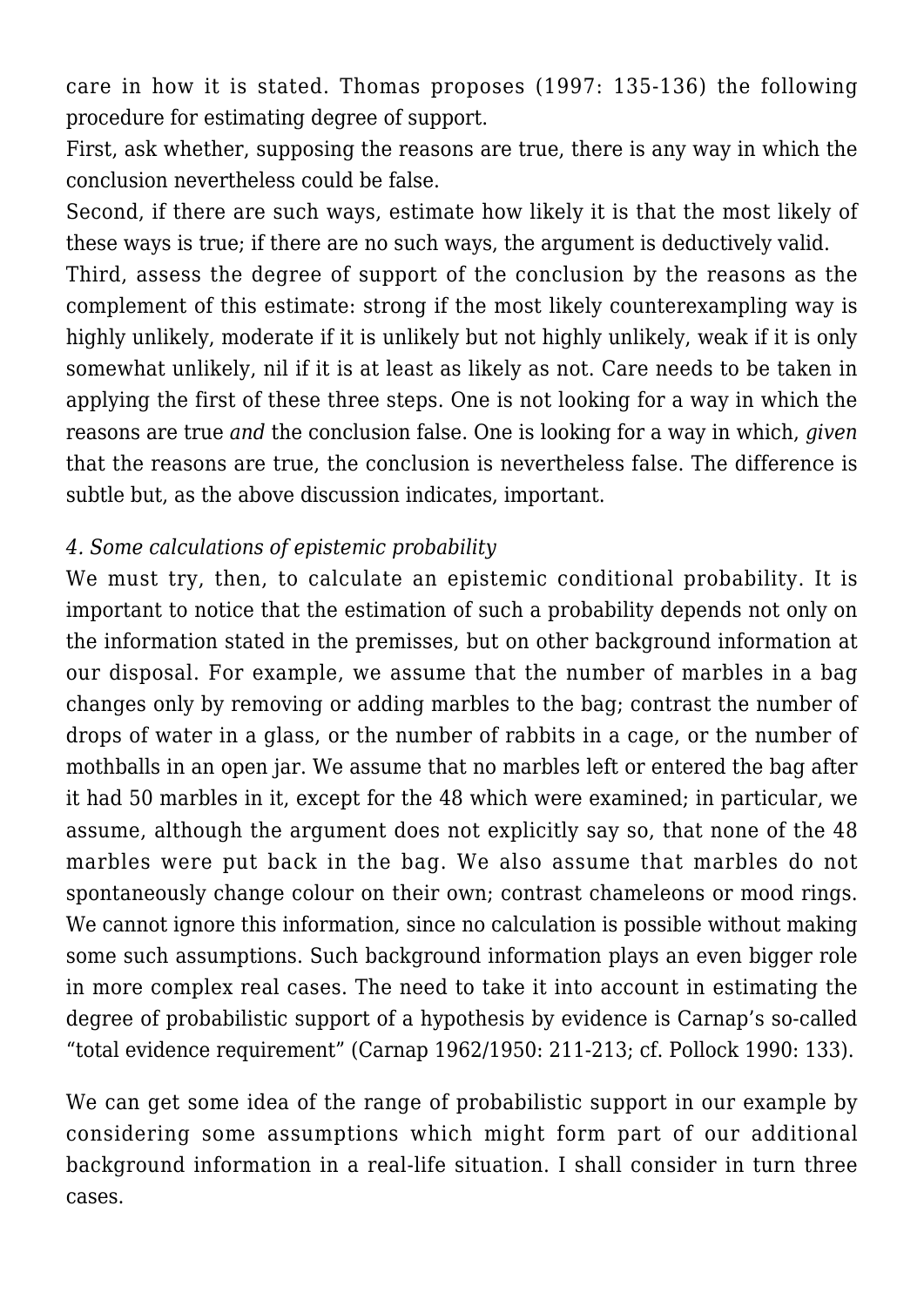*Case 1: Uniformity*: The marbles were put in the bag from a single uniformcoloured batch from a production line. (Cf. Hume's assumption that nature is uniform. In fact, nature is not uniform in all respects, but we often have, or think we have, reason to think that we are dealing with a sortal property of a natural kind, e.g. the solubility of a pure substance in a pure substance.) In this case, the conditional epistemic probability that the conclusion is true is 1, since the premisses together with the background information entail the conclusion. Note that in this case the background information makes it unnecessary to examine more than one marble from the bag, just as in many scientific experiments or systematic observations we do not need to accumulate a large number of instances, just enough to make us confident that our lab technique was good and our measurements were accurate.

*Case 2: Independence*: The marbles in the bag were selected by a random process from a very large stock of marbles of various colours, the proportion of clear glass marbles in this stock being some known ratio r. (For example, the stock had 10 different colours of marble; each colour was assigned a distinct one-digit number, and a random number table was used to select by number the sequence of colours of the marbles put in the bag.) The stock was large enough that taking 50 clear glass marbles from it would not affect substantially the proportion of clear glass marbles in the remainder of the stock. The observed result is of course highly improbable in this case. But improbable events do happen. And drawing 48 clear glass marbles in succession from the bag does not change the probability, relative to the specified background information, that the remaining two marbles are also clear glass; to think otherwise is to subscribe to a fallacious form of the law of large numbers. So the probability is r that the 49th marble is clear glass, and is also r that the 50th marble is clear glass. Since, given the background information, these two events are independent, the probability of their conjunction is the product of the two probabilities, or r2.

*Case 3: The travelling gambler*: The marbles were put in the bag by a roving gambler who has read Thomas' textbook. This nefarious individual goes to college and university campuses where Thomas' textbook is used, and proposes a sinister betting arrangement to unsuspecting students who have read Thomas' discussion of example (1). He shows them his bag with 50 marbles, which they can count for themselves (without looking inside the bag). He invites them to draw 48 marbles from the bag. If all 48 marbles are clear glass, he offers them, if they are willing to bet a sizeable sum of money, attractive odds that the remaining two marbles are also clear glass, say 3:1 in his favour. (The students in fact believe the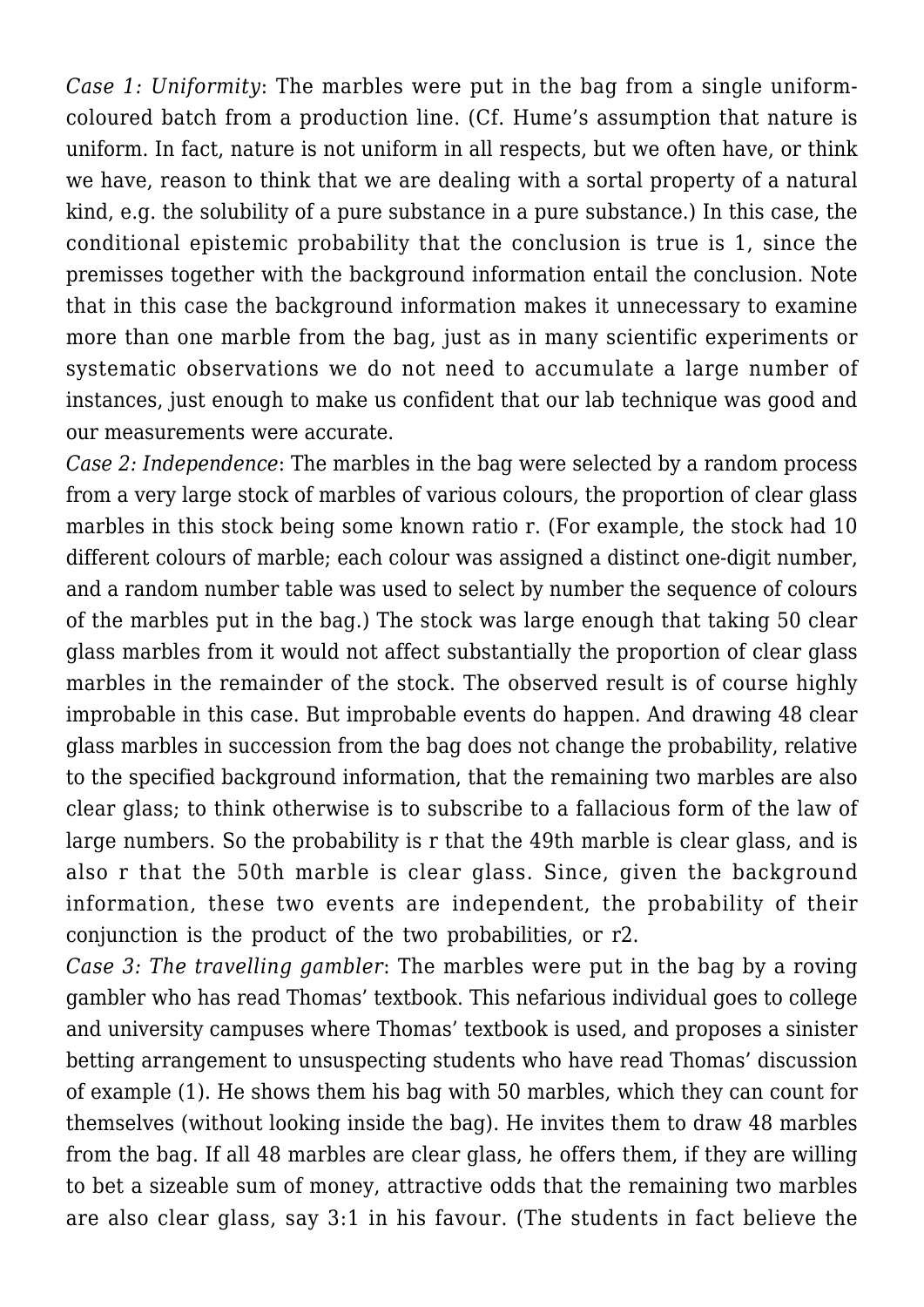chances are overwhelming that the remaining two marbles are clear glass, so they are happy to give him such favourable odds.) There is always a non-clear marble in the bag. Of course, 24 out of every 25 times the odd marble is drawn among the 48, and there is no bet. But every 25th time the roving gambler cleans up. In this case, the probability of the conclusion being true, given the truth of the premisses, is 0, since the premisses and the background information together entail the falsehood of the conclusion.

These three cases collectively vindicate Nolt's claim that "we can, without violating any mathematical law, assign that proposition [in his example, the proposition that the remaining ball is blue–DH] any probability we like." (1985: 56) The additional background information supplied in each case does not alter an antecedently determined epistemic probability. Rather, it supplies enough information to enable a definite probability to be calculated at all. Since the resulting probabilities range from 0 to 1, it seems obvious that, by suitable adjustment of background assumptions, we can indeed assign any probability we like to the proposition that the remaining two marbles in the bag are clear glass, given the information in the premisses of (1). Without more information than that supplied in the premisses, we cannot attach even a qualitative degree of confidence to the conclusion, relative to the premisses.

### *5. The Bayesian approach*

The same result obtains in the three cases if we adopt as the basis of the epistemic probability we are estimating some form of Bayesian personalism, which takes our degree of confidence in a proposition to be a function of the odds we would think it fair to give in a bet that the proposition is true, where the system of such confidence assignments is constrained at least by the probability calculus.**[v]** If we are absolutely confident in a proposition's truth, then we would think it fair to give somebody who doubted its truth as high odds as the person wished, e.g. a million to one. If we think it just as likely as not that the proposition is true, then we would think it fair to give odds of 1:1 that the proposition is true. In general, if the odds we think fair to give on the truth of a proposition are x:y, then we have a confidence of  $x \div (x + y)$  in the truth of the proposition, and vice versa.**[vi]**

The Bayesian approach allows us to use Bayes' theorem to calculate the epistemic probability that a hypothesis H is true given certain new evidence E, a probability generally referred to as the *posterior probability*, provided we are given three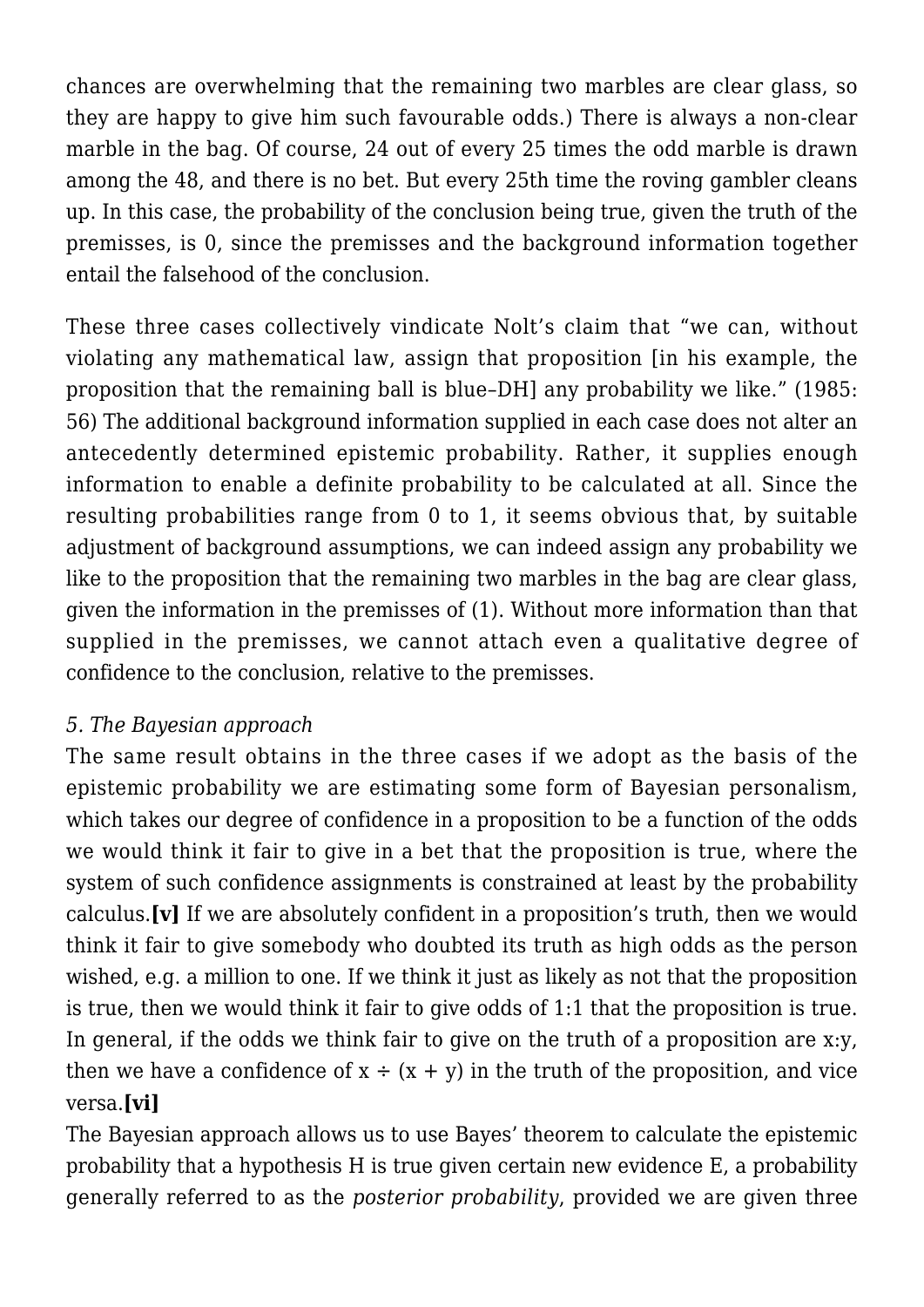other epistemic probabilities, each construed as an assignment of a degree of confidence to a proposition. First, we need the *prior probability* of the hypothesis, that is, the probability that the hypothesis is true, given our background information independently of the new evidence. (I shall call this "p(H/K)", where p is the probability function, H is the hypothesis and K is our background information apart from the new evidence.) Second, we need the *posterior likelihood*, the likelihood of the evidence on the assumption that the hypothesis is true, again assuming the same background information which we have independently of the new evidence. (I shall call this " $p(E/H \& K)$ ", where E is the new evidence.) Third, we need the prior likelihood of the evidence, the likelihood that the evidence is true on the assumption of our background information, without assuming the truth of the hypothesis under investigation. (I shall call this " $p(E/K)$ ".) Bayes' theorem tells us that, if the prior likelihood is not zero, the posterior probability of a hypothesis on new evidence is its prior probability multiplied by the ratio of the posterior likelihood of the evidence to its prior likelihood:

(3)  $p(H/E \& K) = p(H/K) \times p(E/H \& K) \div p(E/K)$ .

The proof of the theorem rests on the definition of a conditional probability p(A/B) as the result of dividing the probability that both A and B obtain by the probability that B obtains, provided that this latter probability is not zero. If one replaces the conditional probabilities in Bayes' theorem according to this definition, one sees that the theorem is correct, provided that neither the prior probability of the hypothesis nor the prior likelihood of the evidence is zero.

In argument (1), as noted in section 2, the hypothesis can be regarded as the hypothesis that all the marbles are clear glass. Since the evidence of the first 48 marbles drawn being clear glass is a logical consequence of the hypothesis that all 50 marbles are clear glass (given implicit background assumptions such as those mentioned at the beginning of section 4 above), the posterior likelihood of the evidence is 1. Hence, in this case the posterior probability of the hypothesis will simply be the prior probability of the hypothesis divided by the prior likelihood of the evidence.

*Case 1:* On the uniformity assumption, the prior probability that all the marbles are clear glass is, we may suppose, some value *r*. The prior likelihood that the first 48 marbles drawn from the bag will be clear glass, given the uniformity assumption but not assuming the truth of the hypothesis, is also *r*. So the posterior probability is 1.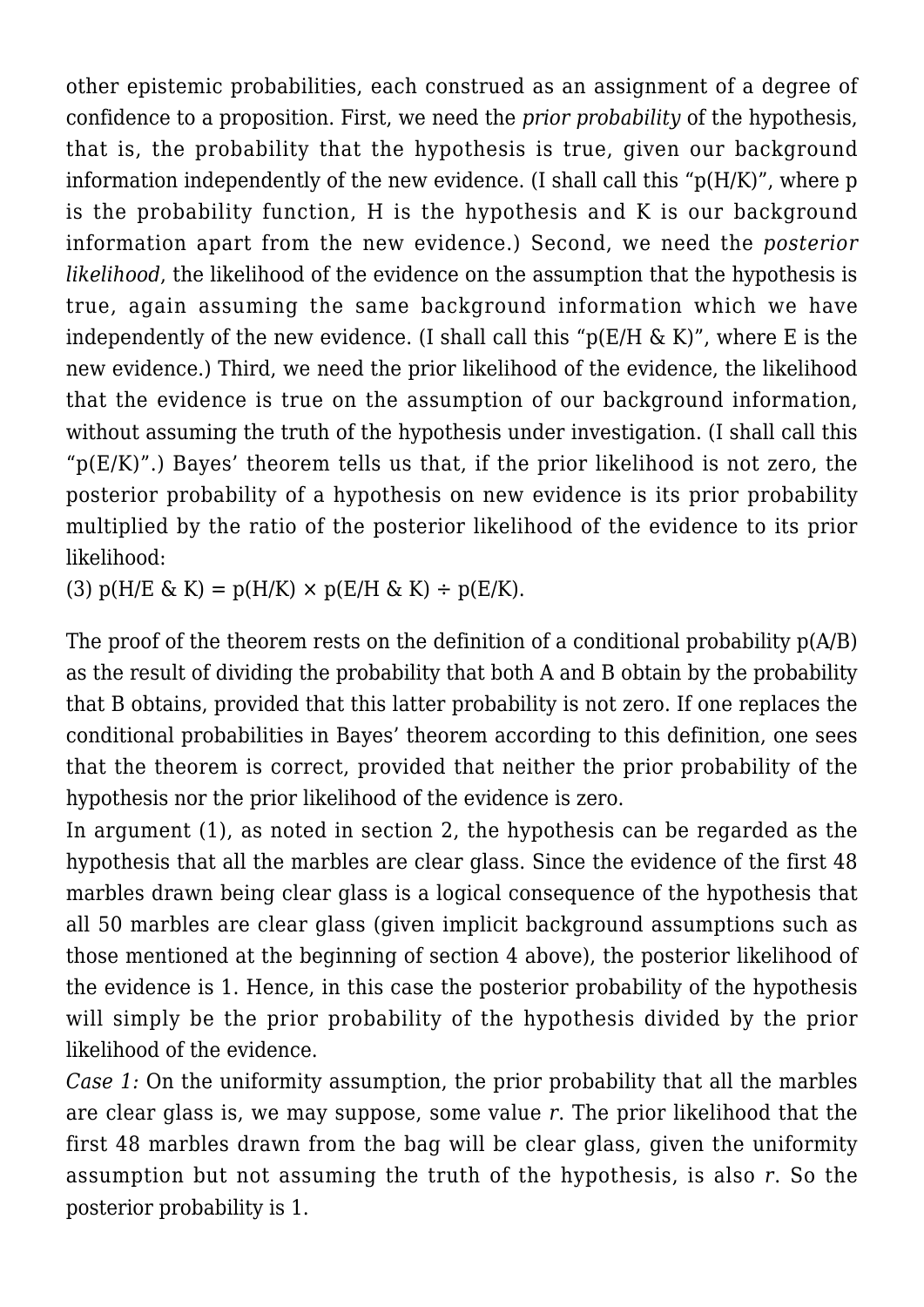*Case 2:* On the independence assumption, the prior likelihood that any marble in the bag will be clear glass is *r*. Since our assumption makes the colour of each marble drawn independent of the colour of any other marble drawn, the prior probability of the hypothesis that all 50 marbles are clear glass is *r50*, and the prior likelihood that the first 48 marbles drawn from the bag will be clear glass is *r48*. Hence the posterior probability of the hypothesis is *r50* – *48*, or *r2*.

*Case 3:* On the travelling gambler assumption, the prior probability that all 50 marbles in the bag are clear glass is 0. Hence, whatever the prior likelihood may be, assuming it is not 0, the posterior probability of the hypothesis is 0.

The fact that Bayesian calculations produce the same results in all three cases as the more informal reasoning in section 4 both vindicates the Bayesian approach and increases our confidence in the informal methods of the previous section; there is, I believe, no vicious circularity in using the coincidence of results from two distinct approaches as evidence boosting our confidence in both of them, provided that neither approach is a logical consequence of the other.

# *6. An invalid argument schema*

A tempting approach to our example is to note that the evidence reported in the premisses rules out all but three hypotheses about the distribution of colours among the 50 marbles in the jar:

1. All 50 marbles are clear glass.

2. 49 marbles are clear glass, and one is not clear glass.

3. 48 marbles are clear glass, and two are not clear glass.

One can then note that the evidence is much more likely to occur on the first hypothesis than on the second and third.

On (1), the evidence is bound to be obtained.

On (2), the likelihood of the evidence is .04, as calculated in note 1 above.

On (3), the likelihood of the evidence is .00082, as calculated in note 2 above.

Since the result we observed was inevitable on the first hypothesis but highly unlikely on each of the only two alternative hypotheses consistent with our evidence, does this result not make it highly probable that the first hypothesis is true, and thus that the last two marbles in the jar are clear glass?

The considerations advanced in the above possible solutions show that this method of reasoning is invalid, that is, that the premises do not necessarily confer a high probability on the conclusion of the argument. A Bayesian explanation of why it is invalid is that it does not take into account the prior probability of the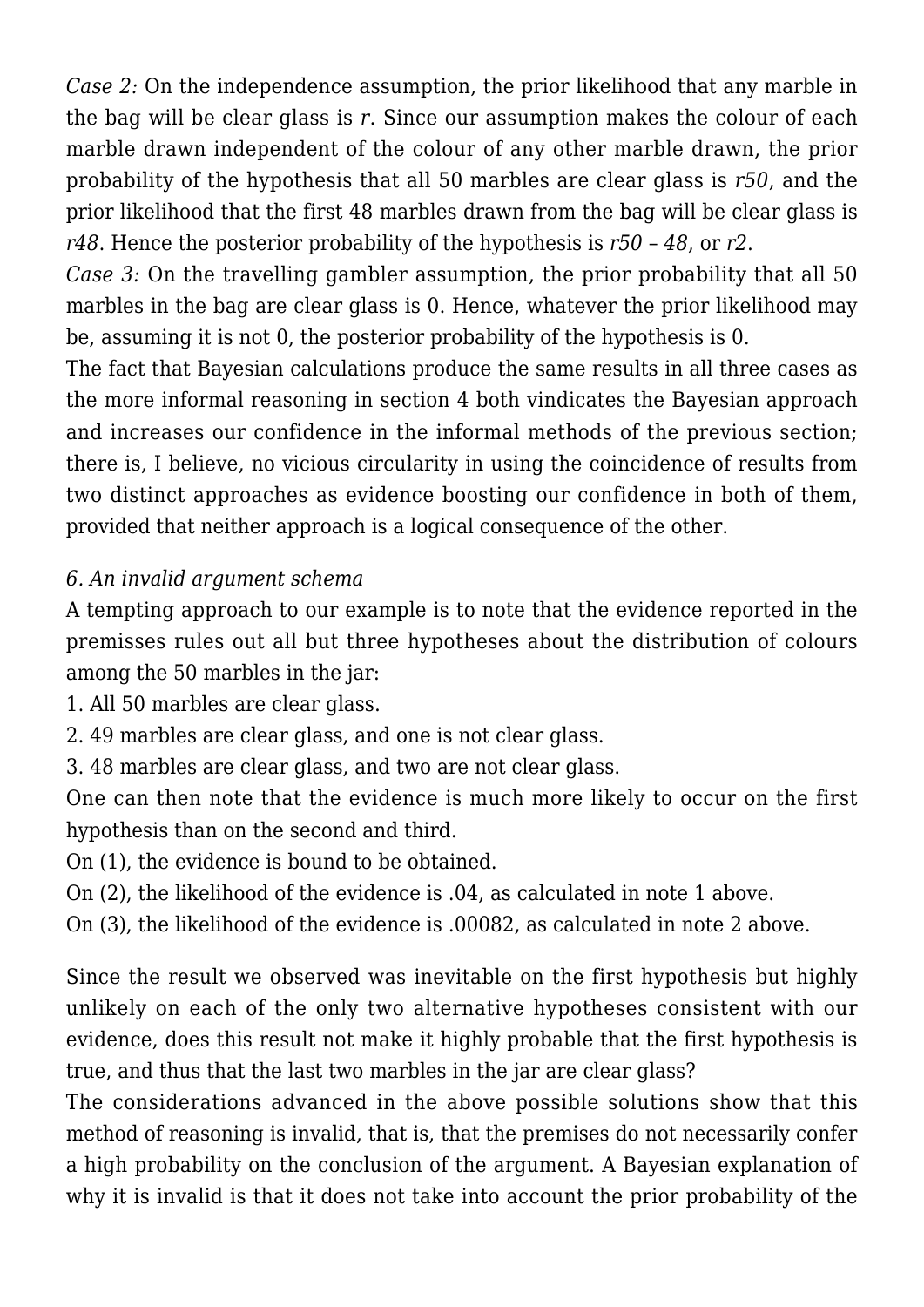three hypotheses. If our background information gives (1) a very much lower prior probability than (2) or (3), the fact that the evidence is exactly what we would expect on the basis of (1), but highly unlikely given (2) or (3), is not enough to make (1) highly probable.**[vii]**

Thus, the following argument schema, though plausible, must be rejected as invalid:

4. The observed results rule out all but n mutually exclusive hypotheses.

On one of these hypotheses, the observed results were bound to occur. On any of the others, the observed results were highly improbable. Therefore, probably the first hypothesis is correct.

### *7. Conclusion*

The probability which the premisses of an argument confer on its conclusion is the complement of the probability that the conclusion is false, *given that* the premises are true. But it is a mistake to identify this conditional probability with the probability of a conjunction, the probability that the premises are true *while* the conclusion is false. Such identification leads to serious errors in estimating the degree of support of an argument's conclusion by its premisses. Apparent commission of this mistake in contemporary textbooks shows that one must apply with care the procedure of estimating degree of support as the complement of the likelihood that the conclusion is false, given that the premisses are true.

In an enumerative induction, whether universal or particular, the conditional probability that a property observed in all examined members of a class or kind belongs to all, or to one or more hitherto unexamined, individual members of the class or kind must be assigned in the light of an evaluator's background information.

Uniformity of the examined instances of a kind with respect to some variable can make it certain, highly probable, improbable or even impossible that all the instances of the kind, or the next examined instance(s), will be similar in that respect, depending on an evaluator's background information. In some cases the background information does not permit assignment of a definite epistemic probability, or even a rough range of such probabilities, to the conclusion. In general, a hypothesis is not necessarily made highly probable by an observed result which is highly likely on that hypothesis but very unlikely on each of its competitors; the prior probabilities of each of the hypotheses under consideration must also be taken into account. **[viii]**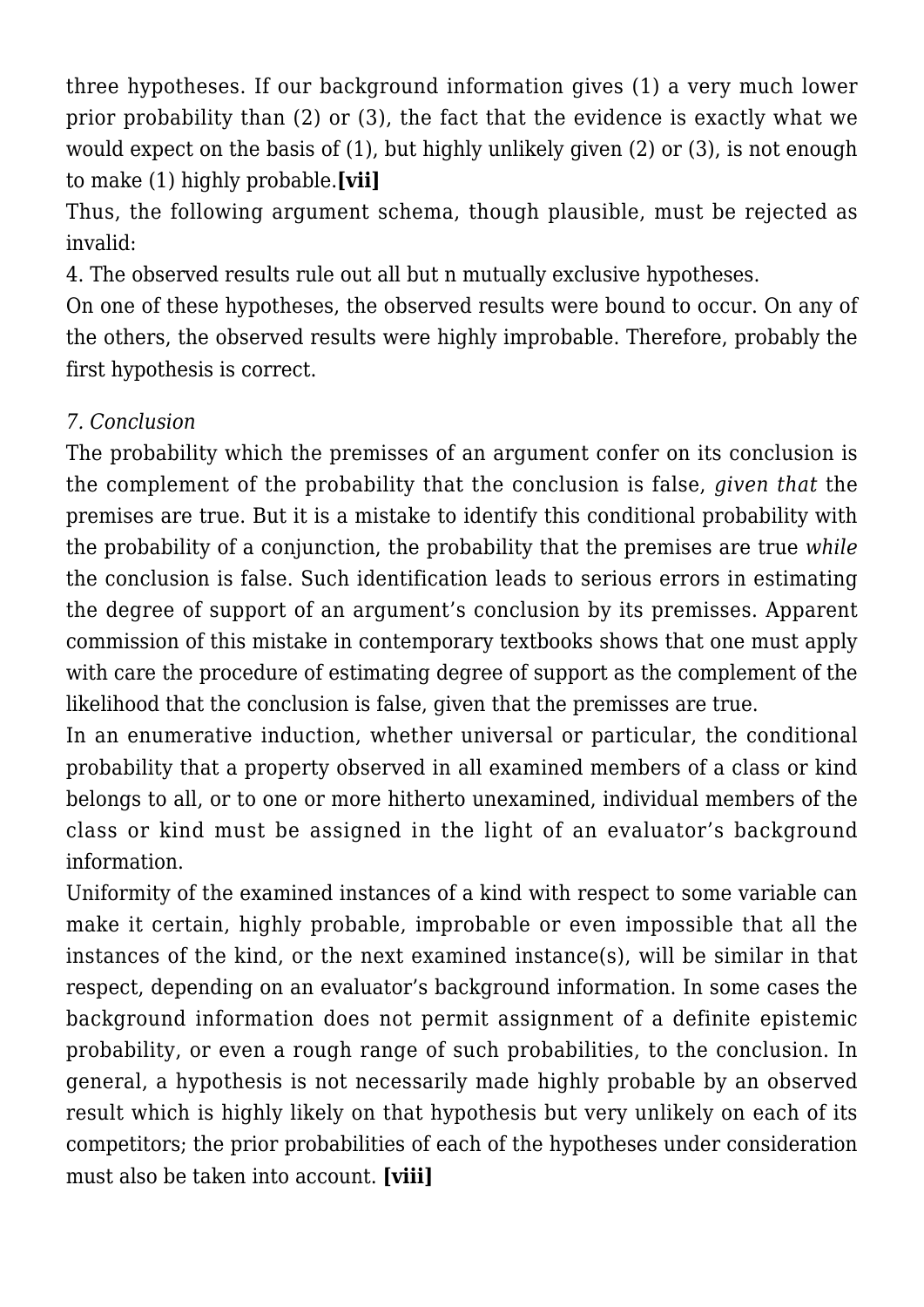#### **NOTES**

**i.** In a sequence of 50 random selections without replacement from a bag containing 49 clear marbles and one non-clear marble, there is an equal chance of the drawing of the non-clear marble occurring at any position in the sequence, namely one out of 50; therefore, this is the probability that the drawing of the non-clear marble will occur last in the sequence, and also the probability that the drawing of the non-clear marble will occur second last. Since these events are mutually exclusive, the probability that one or the other of them will occur is the sum of the probability that each will occur, namely 2/50, or .04. This is the same as the probability that, in a random selection without replacement, the first 48 marbles drawn will be clear glass. The same result follows if, using the general multiplication rule for calculating the probability of a conjunction of events, we multiply the probability of choosing a clear marble on the first draw (49/50), the probability of choosing a clear marble on the second draw given that a clear marble has been chosen on the first draw (48/49), and so on, up to the probability of drawing a clear marble on the 48th draw if 47 clear marbles have been drawn on the first 47 draws (2/3). Here and in other calculations in this paper, I use Kolmogorov's (1956/1933) axioms of the classical probability calculus. See note 3. ii. In a sequence of 50 random selections without replacement from a bag containing 48 clear marbles and two non-clear marbles, which we may call "marble A" and "marble B", there is an equal chance of the drawing of marble A occurring at any position in the sequence, namely one out of 50; therefore, this is the probability that the drawing of the marble A will occur last in the sequence. The probability that the drawing of the marble B will occur second last in the sequence, given that the drawing of marble A occurs last, is one out of 49. By the general multiplication rule, the probability of the conjunction of these events is 1/50 x 1/49, or 1/2450. By similar reasoning, the probability that the drawing of marble A will occur second last in the sequence and the drawing of marble B last is also 1/2450. Since the two conjoint events are mutually exclusive, the probability that one or other of them will occur is the sum of these two probabilities, i.e. 2/2450, or 1/1225, or .00082. This is the same as the probability that, in a random selection without replacement, the first 48 marbles drawn will be clear glass. The same result follows if, using the general multiplication rule for calculating the probability of a conjunction of events, we multiply the probability of choosing a clear marble on the first draw (48/50), the probability of choosing a clear marble on the second draw given that a clear marble has been chosen on the first draw (47/49), and so on, up to the probability of drawing a clear marble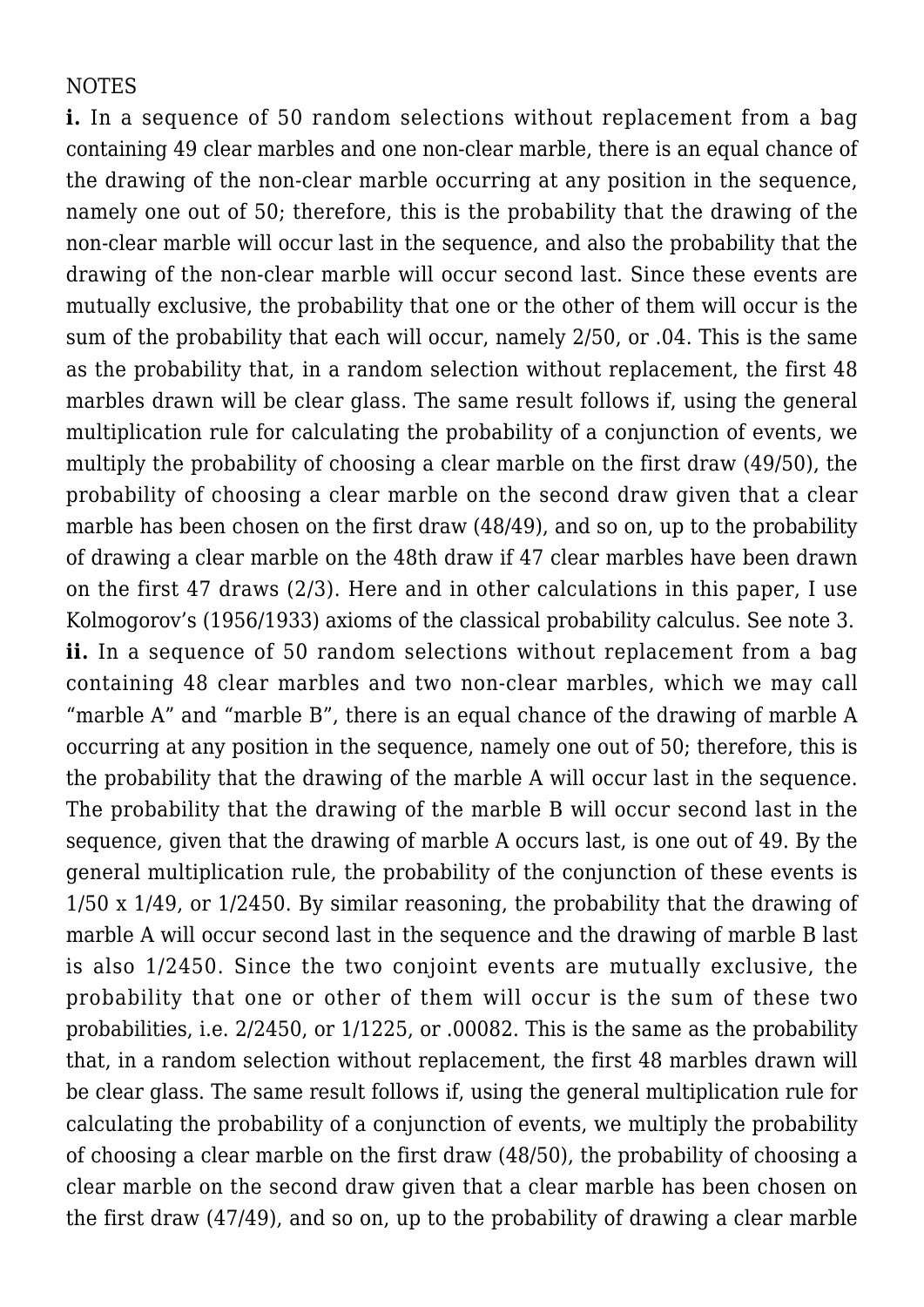on the 48th draw if 47 clear marbles have been drawn on the first 47 draws (1/3). **iii.** Kolmogorov (1956/1933: 2) proposed in effect the following axioms for the probability calculus (where p is the probability function and P and Q arbitrary arguments, here construed as propositions, to which this function is applied):  $(1)$  p(P) -> 0.

(2) If P is a tautology, then  $p(P) = 1$ .

(3) If P and Q are mutually exclusive, then  $p(P \rightarrow Q) = p(P) + p(Q)$ .

Any function which satisfies these or an equivalent set of axioms is a probability function in Kolmogorov's sense.

**iv.** This result depends on the assumption that p(P) Õ 0. Given this assumption, we have that:

 $1 = p(P)/p(P)$ 

 $=$  p[(C or not C) & P]/p(P) [conjoining a tautology]

 $=$  p[(C & P) or (not C & P)]/p(P) [distribution of disjunction over conjunction]

 $= [p(C \& P) + p(not C \& P)]/p(P)$  [Kolmogorov axiom]

 $= p(C \& P)/p(P) + p(not C \& P)/p(P)$  [arithmetic]

 $= p (C|P) + p (not C|P)$  [definition of conditional probability].

Thus, subtracting from each side,  $1 - p(\text{not } C|P) = p(C|P)$ . This proof constitutes a justification of Thomas' (1997) test for degree of support, assuming that degree of support is a probability function conforming to Kolmogorov's axioms.

v. Recently Kaplan (1996: 16-18) has produced a general proof that our personal degrees of confidence in the propositions we entertainought to conform to the constraints of a probability function, on the basis of some plausible assumptions about the structure of rational preferences, within the context of an oversimplified postulate about basic values. Kaplan's proof avoids some of the unrealistic assumptions of the more crude "Dutch book" argument first advanced by Ramsey (1990/1926) and found for example in Skyrms (1967). Savage (1972 [1954]) produced a more general proof than Kaplan's, one which does not involve any constraints on what an agent values. As Kaplan (1996) points out, the probability calculus imposes only weak constraints on our assignment of degrees of confidence to propositions; a comprehensive epistemology would impose additional constraints.

**vi.** The complications in developing this idea are that an agent's value system does not simply equate value with money and that an agent may have an aversion to, or a liking for, gambling which would distort the effect of their degree of confidence in a proposition.

**vii.** One may appreciate this fact more readily if one expands the prior likelihood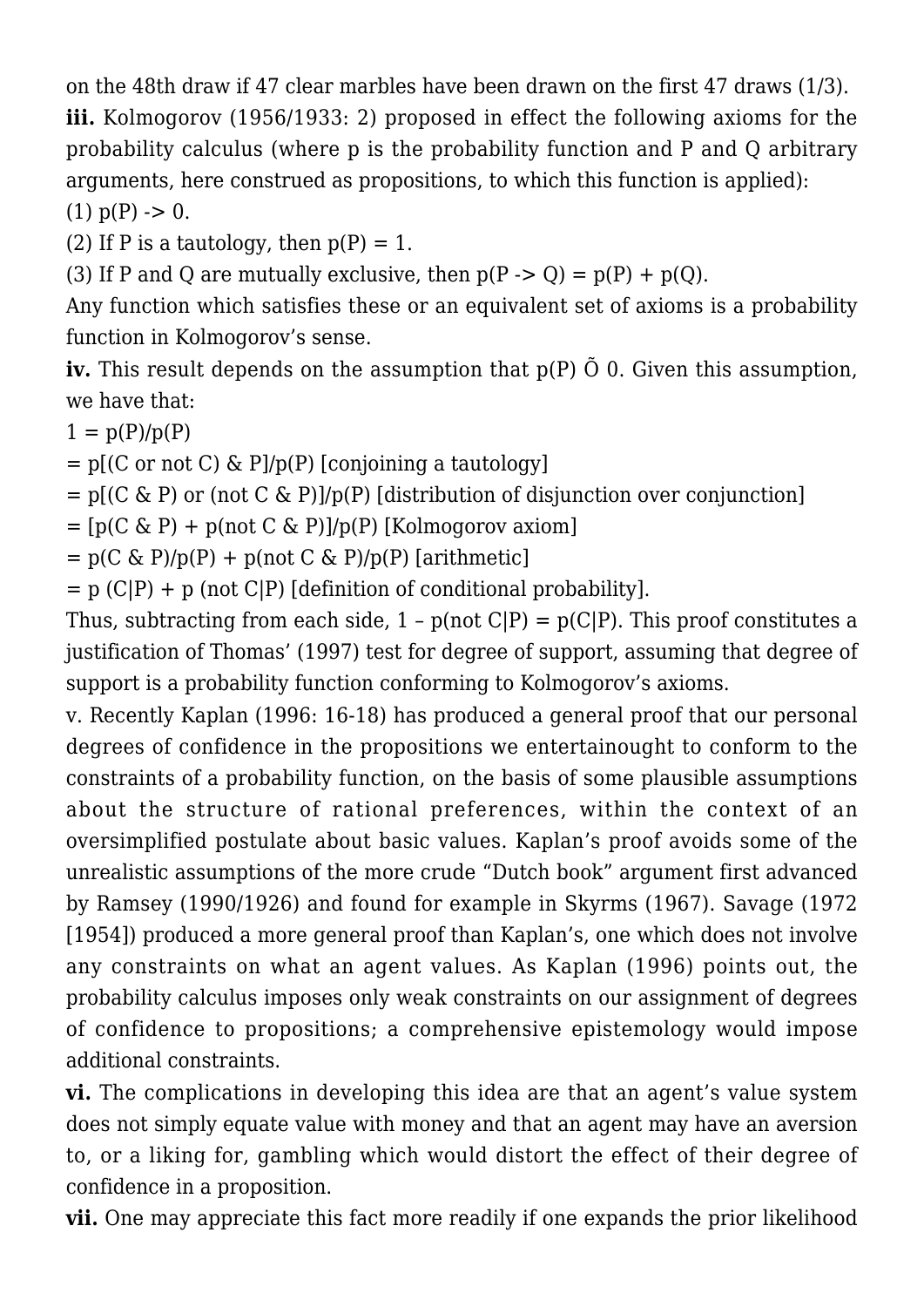$p(E/K)$  in Bayes' theorem, using the probability calculus, to get: [ $p(E/H \& K) x$ ]  $p(H/K)$  + [ $p(E/\sim H \& K)$  x (1 –  $p(H/K)$ )]. Suppose the evidence E is highly likely if the hypothesis is true but highly unlikely if the hypothesis is false. For example, let  $p(E/H \& K) = 1$  and  $p(E/\sim H \& K) = .0008$ . Now suppose that the prior probability of the hypothesis is very low; for example, let  $p(H/K) = .0001$ . Then  $p(H/E \& K) = p(H/K) x p(E/H \& K) x {p(E/H \& K) x p(H/K)} + p(E/\sim H \& K) x (1$  $p(H/K))$  = .0001 x 1 x {[1 x .0001] + [.0008 x (1 -.0001)] = .0001 x {.0001 +  $[0.0008 \times 0.9999]$  = .0001 \'f7 \{.0001 + .0008\} = .0001 x .0009 = 1/9 = .1111. So, even though the evidence is bound to occur if the hypothesis is true and highly unlikely if the hypothesis is false, the posterior probability of the hypothesis, given the evidence, is only .1111.

**viii.** For their comments on earlier drafts of this paper, I would like to thank Howard Simmons, Roderic Girle, Francisca Snoeck Henkemans, Sally Jackson, Robert H. Ennis, two anonymous referees for the Canadian Philosophical Association, and above all Robert C. Pinto, who produced a challenging commentary when I presented an earlier version of this paper at the University of Windsor, and who saved me from some embarrassing technical errors. The aforementioned discussants are of course not responsible for any flaws that remain.

# REFERENCES

Carnap, Rudolf (1962/1950). *Logical Foundations of Probability*, second edition. Chicago: University of Chicago Press.

Carnap, Rudolf & Richard C. Jeffrey (Eds.) (1971)*. Studies in Inductive Logic and Probability*, Volume I. Berkeley, Los Angeles and London: University of California Press.

Earman, John. Bayes or Bust?: *A Critical Examination of Bayesian Confirmation Theory*. Cambridge, MA: MIT Press.

Grennan, Wayne (1997). *Informal Logic: Issues and Techniques*. Montreal: McGill-Queen's University Press.

Howson, Colin & Peter Urbach (1989). *Scientific Reasoning: The Bayesian Approach*. La Salle, IL: Open Court.

Jeffrey, Richard C. (Ed.) (1980). *Studies in Inductive Logic and Probability*, Volume II. Berkeley, Los Angeles and London: University of California Press.

Kaplan, Mark (1996)*. Decision Theory as Philosophy*. Cambridge: Cambridge University Press.

Kolmogorov, A. N. (1956/1933). *Foundations of the Theory of Probability,* second